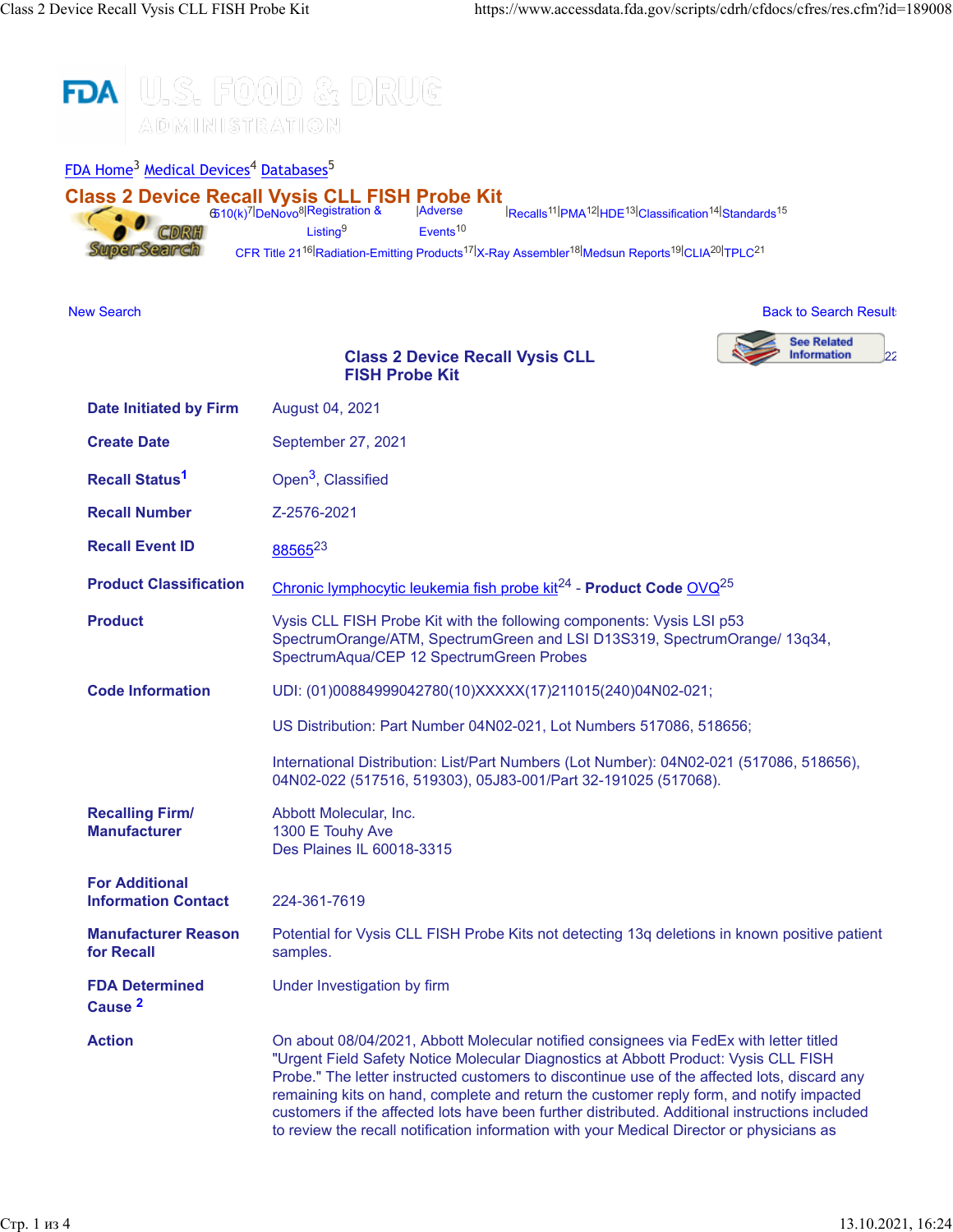|                             | appropriate and retain the communication for future reference. Review patient results<br>generated with the impacted lots and determine if retesting is required taking patient medical<br>history and previous treatment into consideration.                                                                                                                                                                                                        |
|-----------------------------|------------------------------------------------------------------------------------------------------------------------------------------------------------------------------------------------------------------------------------------------------------------------------------------------------------------------------------------------------------------------------------------------------------------------------------------------------|
| <b>Quantity in Commerce</b> | 186 units                                                                                                                                                                                                                                                                                                                                                                                                                                            |
| <b>Distribution</b>         | Worldwide distribution - US Nationwide distribution in the states of AZ, CA, FL, GA, IL, IN,<br>KY, MI, MN, MA, NC, NJ, NM, NY, OH, PA, TN, TX, UT, VA, VT, WA, WI and the countries of<br>Australia, Belgium, Brazil, Canada, China, Costa Rica, Czech Republic, Estonia, Germany,<br>Hong Kong, Israel, Italy, Kazakhstan, Netherlands, Philippines, Poland, Saudi Arabia,<br>Slovenia, South Africa, South Korea, Spain, United Kingdom, Uruguay. |
|                             |                                                                                                                                                                                                                                                                                                                                                                                                                                                      |

Total Product Life Cycle [TPLC Device Report](https://www.accessdata.fda.gov/scripts/cdrh/cfdocs/cfTPLC/tplc.cfm?id=OVQ)<sup>26</sup>

 $1$  A record in this database is created when a firm initiates a correction or removal action. The record is updated if the FDA identifies a violation and classifies the action as a recall, and it is updated for a final time when the recall is terminated. Learn more about [medical device recalls](http://www.fda.gov/MedicalDevices/Safety/ListofRecalls/ucm329946.htm)<sup>27</sup>.

<sup>2</sup> Per FDA policy, recall cause determinations are subject to modification up to the point of termination of the recall.

 $3$  The manufacturer has initiated the recall and not all products have been corrected or removed. This record will be updated as the status changes.

## **Links on this page:**

- 1. http://www.addthis.com/bookmark.php?u508=true&v=152&username=fdamain
- 2. http://www.addthis.com/bookmark.php
- 3. https://www.fda.gov/
- 4. http://www.fda.gov/MedicalDevices/default.htm
- 5. http://www.fda.gov/MedicalDevices/DeviceRegulationandGuidance/Databases /default.htm
- 6. /scripts/cdrh/devicesatfda/index.cfm
- 7. /scripts/cdrh/cfdocs/cfPMN/pmn.cfm
- 8. /scripts/cdrh/cfdocs/cfpmn/denovo.cfm
- 9. /scripts/cdrh/cfdocs/cfRL/rl.cfm
- 10. /scripts/cdrh/cfdocs/cfMAUDE/TextSearch.cfm
- 11. /scripts/cdrh/cfdocs/cfRES/res.cfm
- 12. /scripts/cdrh/cfdocs/cfPMA/pma.cfm
- 13. /scripts/cdrh/cfdocs/cfHDE/hde.cfm
- 14. /scripts/cdrh/cfdocs/cfPCD/classification.cfm
- 15. /scripts/cdrh/cfdocs/cfStandards/search.cfm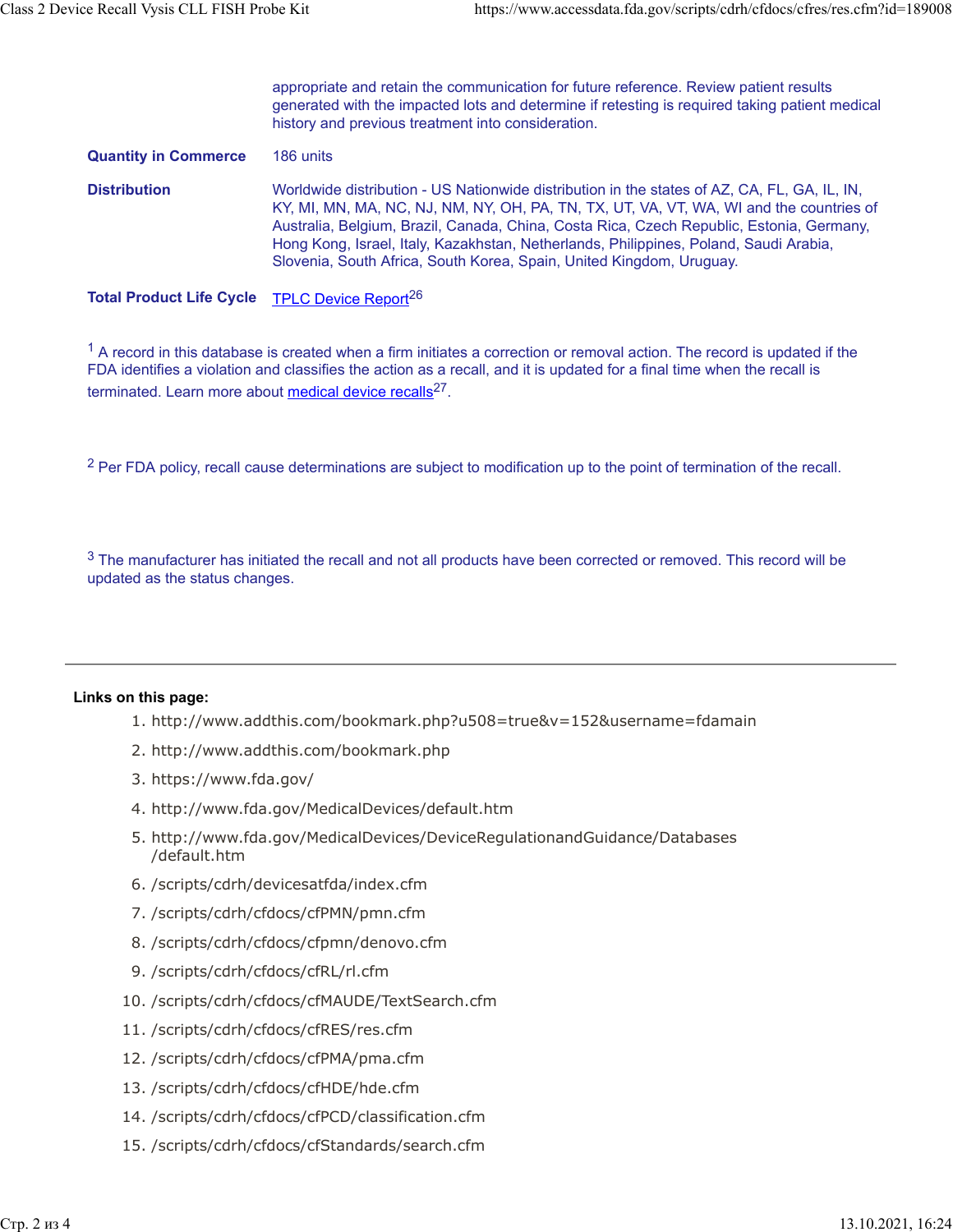- 16. /scripts/cdrh/cfdocs/cfCFR/CFRSearch.cfm
- 17. /scripts/cdrh/cfdocs/cfPCD\_RH/classification.cfm
- 18. /scripts/cdrh/cfdocs/cfAssem/assembler.cfm
- 19. /scripts/cdrh/cfdocs/Medsun/searchReportText.cfm
- 20. /scripts/cdrh/cfdocs/cfClia/Search.cfm
- 21. /scripts/cdrh/cfdocs/cfTPLC/tplc.cfm
- 22. http://www.fda.gov/safety/recalls/enforcementreports/default.htm
- 23. /scripts/cdrh/cfdocs/cfRES/res.cfm?start\_search=1&event\_id=88565
- 24. /scripts/cdrh/cfdocs/cfPCD/classification.cfm?ID=OVQ
- 25. /scripts/cdrh/cfdocs/cfPCD/classification.cfm?ID=OVQ
- 26. /scripts/cdrh/cfdocs/cfTPLC/tplc.cfm?id=OVQ
- 27. http://www.fda.gov/MedicalDevices/Safety/ListofRecalls/ucm329946.htm

Page Last Updated: 10/12/2021

Note: If you need help accessing information in different file formats, see [Instructions for Downloading Viewers](https://www.fda.gov/about-fda/website-policies/viewing-files) [and Players.](https://www.fda.gov/about-fda/website-policies/viewing-files)

Language Assistance Available: [Español](https://www.fda.gov/about-fda/about-website/language-assistance-services#spanish) | [繁體中文](https://www.fda.gov/about-fda/about-website/language-assistance-services#chinese) | Tiế[ng Vi](https://www.fda.gov/about-fda/about-website/language-assistance-services#vietnamese)ệt | [한국어](https://www.fda.gov/about-fda/about-website/language-assistance-services#korean) | [Tagalog](https://www.fda.gov/about-fda/about-website/language-assistance-services#tagalog) | [Русский](https://www.fda.gov/about-fda/about-website/language-assistance-services#russian) | [ةيبرعلا](hhttps://www.fda.gov/about-fda/about-website/language-assistance-services#arabic)| [Kreyòl](https://www.fda.gov/about-fda/about-website/language-assistance-services#creole) [Ayisyen](https://www.fda.gov/about-fda/about-website/language-assistance-services#creole) | [Français](https://www.fda.gov/about-fda/about-website/language-assistance-services#french) | [Polski](https://www.fda.gov/about-fda/about-website/language-assistance-services#polish) | [Português](https://www.fda.gov/about-fda/about-website/language-assistance-services#portuguese) | [Italiano](https://www.fda.gov/about-fda/about-website/language-assistance-services#italian) | [Deutsch](https://www.fda.gov/about-fda/about-website/language-assistance-services#german) | [日本語](https://www.fda.gov/about-fda/about-website/language-assistance-services#japanese) | [یسراف](https://www.fda.gov/about-fda/about-website/language-assistance-services#farsi)| [English](https://www.fda.gov/about-fda/about-website/language-assistance-services#english)

[Accessibility](https://www.fda.gov/about-fda/about-website/accessibility) [Contact FDA](https://www.fda.gov/about-fda/contact-fda) [Careers](https://www.fda.gov/about-fda/jobs-and-training-fda) [FDA Basics](https://www.fda.gov/about-fda/transparency/fda-basics) [FOIA](https://www.fda.gov/regulatory-information/freedom-information) [No FEAR Act](https://www.fda.gov/about-fda/jobs-and-training-fda/no-fear-act) [Nondiscrimination](https://www.fda.gov/about-fda/about-website/fda-nondiscrimination-notice) [Website Policies /](https://www.fda.gov/about-fda/about-website/website-policies) **[Privacy](https://www.fda.gov/about-fda/about-website/website-policies)** 

## **FDA**

U.S. Food and Drug Administration 10903 New Hampshire Avenue Silver Spring, MD 20993 Ph. 1-888-INFO-FDA (1-888-463-6332) [Contact FDA](https://www.fda.gov/about-fda/contact-fda)



## [For Government](https://www.fda.gov/federal-state-local-tribal-and-territorial-officials) [For Press](https://www.fda.gov/news-events)

[Combination Products](https://www.fda.gov/combination-products) [Advisory Committees](https://www.fda.gov/advisory-committees) [Science & Research](https://www.fda.gov/Science-Research) [Regulatory Information](https://www.fda.gov/Regulatory-Information) [Safety](https://www.fda.gov/Safety) [Emergency Preparedness](https://www.fda.gov/emergency-preparedness-and-response) [International Programs](https://www.fda.gov/international-programs) [News & Events](https://www.fda.gov/news-events) [Training and Continuing Education](https://www.fda.gov/training-and-continuing-education) [Inspections/Compliance](https://www.fda.gov/inspections-compliance-enforcement-and-criminal-investigations) [State & Local Officials](https://www.fda.gov/federal-state-local-tribal-and-territorial-officials) [Consumers](https://www.fda.gov/consumers) [Industry](https://www.fda.gov/industry) [Health Professionals](https://www.fda.gov/health-professionals) [FDA Archive](https://www.fda.gov/about-fda/about-website/fdagov-archive)

U.S. Department of Health & Human Services

## **Links on this page:**

- 1. http://www.addthis.com/bookmark.php?u508=true&v=152&username=fdamain
- 2. http://www.addthis.com/bookmark.php
- 3. https://www.fda.gov/
- 4. http://www.fda.gov/MedicalDevices/default.htm
- 5. http://www.fda.gov/MedicalDevices/DeviceRegulationandGuidance/Databases /default.htm
- 6. /scripts/cdrh/devicesatfda/index.cfm
- 7. /scripts/cdrh/cfdocs/cfPMN/pmn.cfm
- 8. /scripts/cdrh/cfdocs/cfpmn/denovo.cfm
- 9. /scripts/cdrh/cfdocs/cfRL/rl.cfm